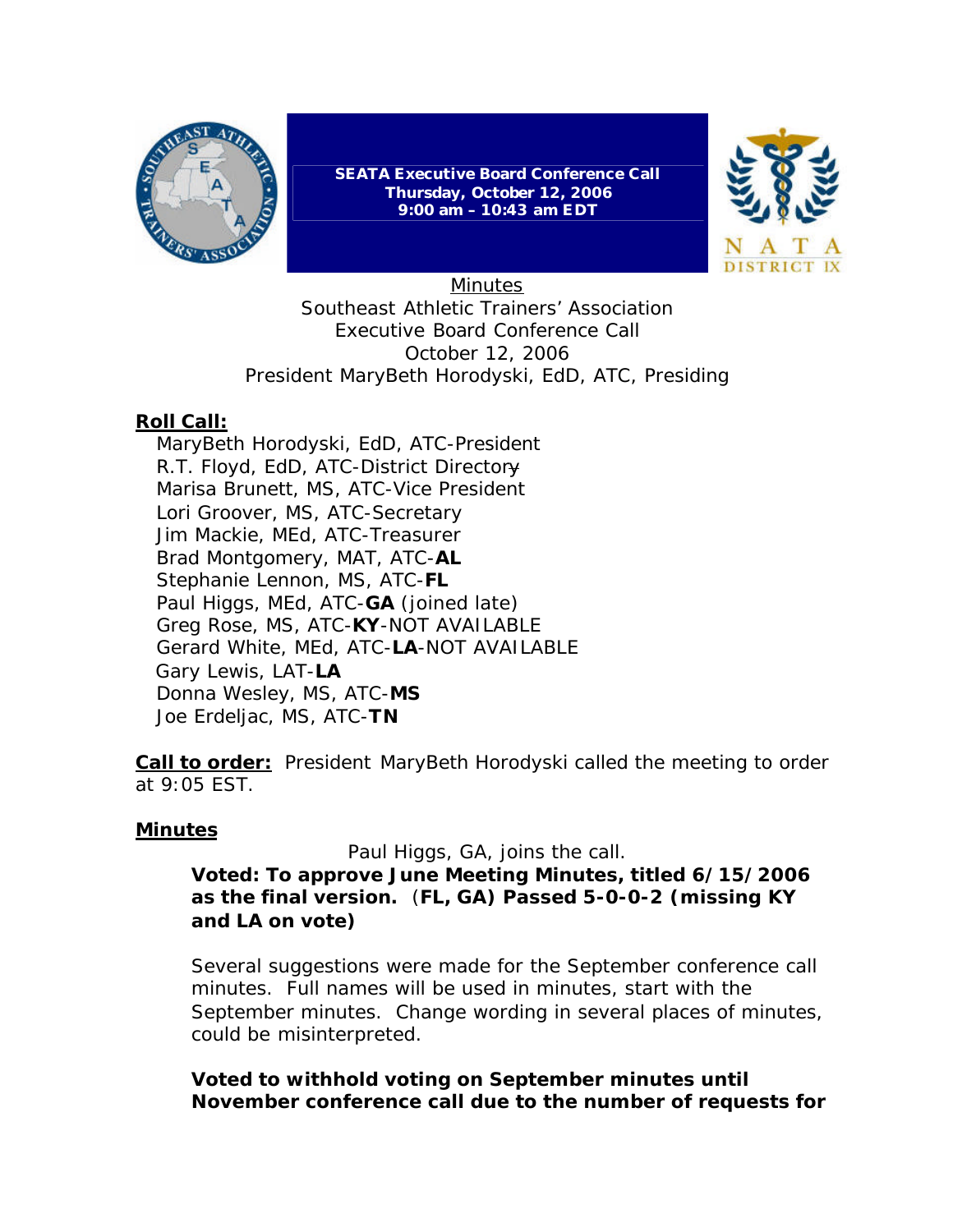## **changes/corrections. (TN, MS) Passed 5-0-0-2.**

#### **District Director Report: R.T. Floyd**

Reports from the September 28, 2006 NATA BOD minutes.

- A face to face meeting with a durable medical equipment company, interested in coordinating an employer-based physician extender fellowship program in Atlanta, and relevant parties concerning a CIC Fellowship is planned for near future.
- Board voted to approve for NATA to co-sponsor the "Advancing Outcomes of Care in Athletic Training Summit" with the NATA Foundation. The \$20,000 will be included in the December budget. \$1,000,000 will be allocated from the surplus over the next three years. If there is no surplus, the money will be allocated from the savings account.
- Board voted to support legislation adding DHEA to the controlled substances act, including the anabolic steroid control act of 2004.
- Board voted to approve NATA's staff recommendation for NATA to form a national alliance with the Occupational Safety and Health Administration (OSHA).
- Membership Task Force reported to implement a dues installment plan, which is currently underway. Also for district secretaries/treasurers committee to monitor membership issues.
- Board approved NATA staff recommendation for NATA to join the Coalition for the National Institute of Arthritis and Musculoskeletal and Skin Diseases (NIAMS).
- Board supported the NATA staff to develop a proposal for establishing a fellows program to be heard at December board meeting.
- Staff will develop a proposal for the December board meeting for a new offering to secondary school students interested in pursuing an athletic training education and career.
- Board voted to approve the August conference call meeting minutes.
- NATA staff is in the early process of investigating issues related to revenue and reimbursement. If warranted, the staff will ask the National Legal Council for a recommendation.

### **President's Report: MaryBeth Horodyski**

\* Encouraged board to complete assigned tasks as quickly as possible to keep conference calls productive and on time. Donna Wesley, Election Committee Chair reports approximately 3700 received ballots for the SEATA election regarding Vice President and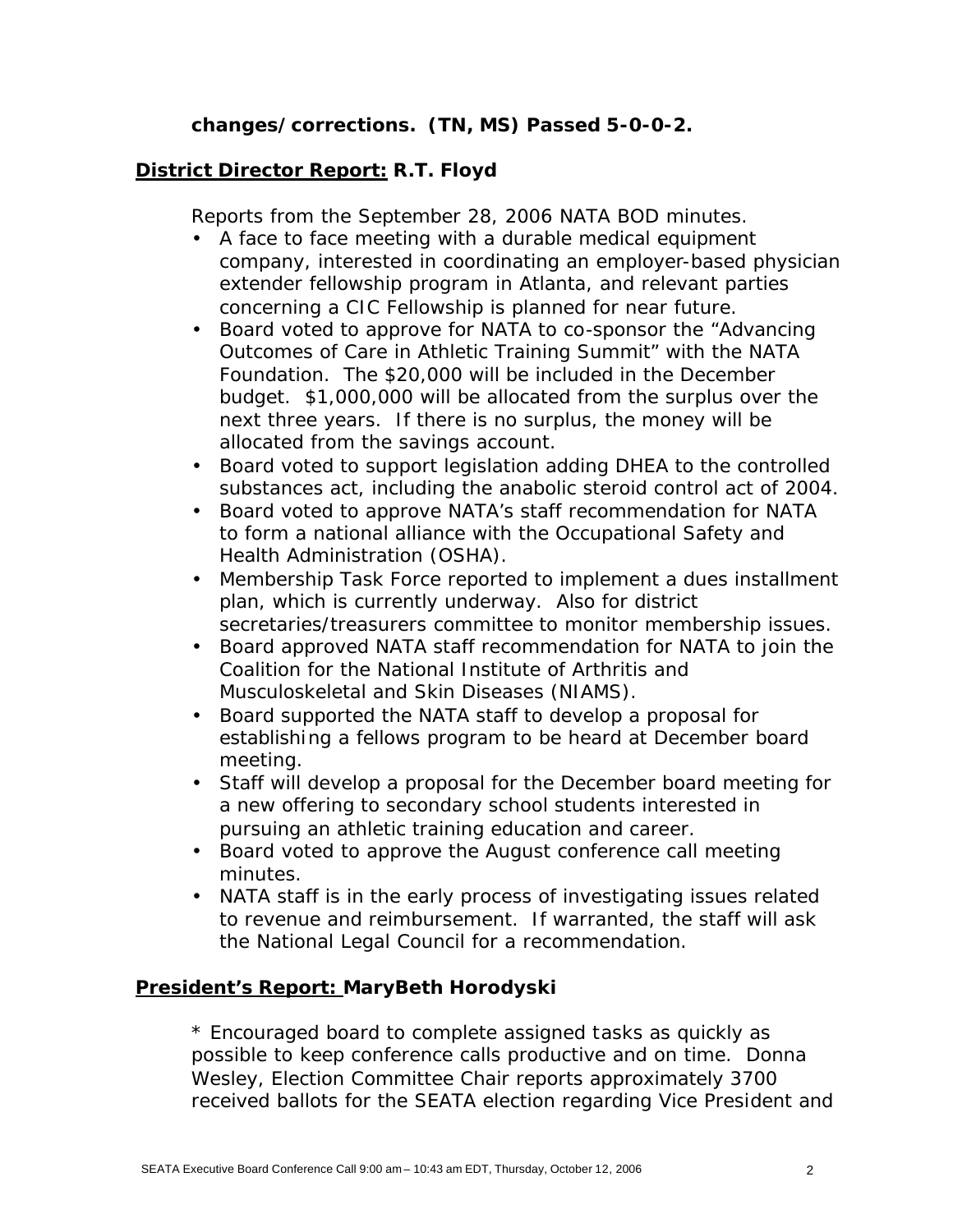Secretary. Original list that Donna Wesley received had suspended members also. However, Donna Wesley and the accountant had the corrected list and accountant was informed on how to determine eligibility.

#### **Voted: To approve that only those members in good standing in SEATA on the date the ballots are sent out will be eligible to vote. (TN, MS) Approved 5-0-0-2.**

• Discussion in regards to run-off elections and voter eligibility with regards to members who may not have been eligible during first election but could be eligible for run-off election.

### **Voted: The same voter pool used in the primary election will be the one used in run off elections, if needed. (MS, FL) Passed 5-0-0-2.**

- In regards to Donna Wesley's email concerning election procedures and qualifications, request that all Board members take the time to read and send Donna Wesley suggestions/comments via email. Donna Wesley will put together and provide for next conference call.
- Discussion of 2007 SEATA meeting, things are pretty set with facilities. Marisa Brunett will be working with the Research & Ed. Committee & David Green on details for meeting.
- President MaryBeth Horodyski reports there is an individual in Alabama interested in getting a group together to propose SEATA annual meeting in conjunction with Alabama meeting, which is in May. President MaryBeth Horodyski will go back to group and suggest them making a proposal to the SEATA Executive Board.
- Regarding committee membership and approval, heard from many, but still lacking some information on some committees. Discussion on a certain committee chair who had not responded to numerous requests by liaison. It is suggested to attempt to make communication one more time. MaryBeth Horodyski requests all information to be in place so committees can be approved on next conference call.

President MaryBeth Horodyski suggested Hall of Fame committee members that were discussed by the board.

## **Voted: To accept the candidates that MaryBeth Horodyski has put forth for Hall of Fame Committee.**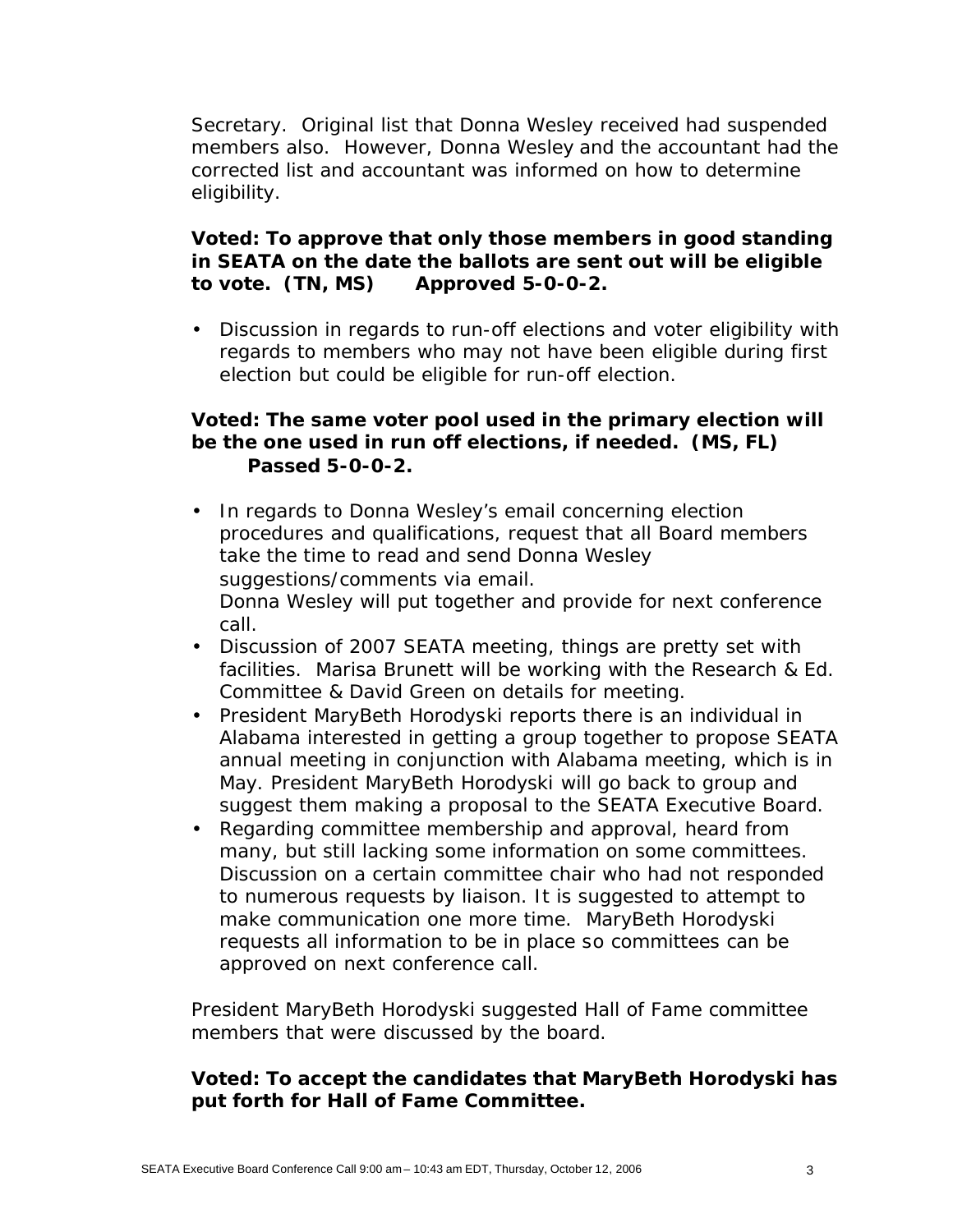## **(FL, TN) Approved 5-0-0-2.**

*Jim Mackie leaves call.*

• Addressed the scholarship committee chair, GianLuca DelRossi that was brought forth after last conference call and voted by Executive Board.

#### **Voted: To make the motion that Gianluca Del Rossi be brought forth for a vote of the president's to be the chair of the Scholarship Committee.**

## **(TN, AL) Approved 5-0-0-2.**

- Strategic Planning Committee Report. Brad Montgomery, via email attachment from President MaryBeth Horodyski presented latest information. President MaryBeth Horodyski requested board to review literature, send ideas to the entire committee and will revisit on November conference call.
- Discussed recent correspondence from Dr. Michael Ferrara, ATC (University of Georgia) in regards to SEATA being more involved financially with the CMS issue, in helping NATA. With Senate Bill 3963 being introduced, now would be a good time to get membership involved.

#### **Voted: SEATA to allocate up to \$7000.00 for Capitol Hill Day 2007 to be distributed accordingly to each state that wishes to participate. The following is what was sent by you on 10/13/06:**

Motion is for SEATA to allocate up to \$7000 for Capitol Hill Day 2007 to be distributed accordingly to each state.

### **(MS, FL) Approved: 5-0-0-2.**

- Board will receive approved motion via email, think of ideas on how to properly allocate and will discuss in November conference call.
- SEATA to support NATA PAC. David Jones' sent an email to SEATA members regarding challenge for each state to participate in "grassroots" legislative letter writing efforts regarding CMS issue. Suggested by R.T. Floyd, District Director for SEATA to take challenge one step further and use the AED SEATA won recently as a prize to be awarded with state with most response.